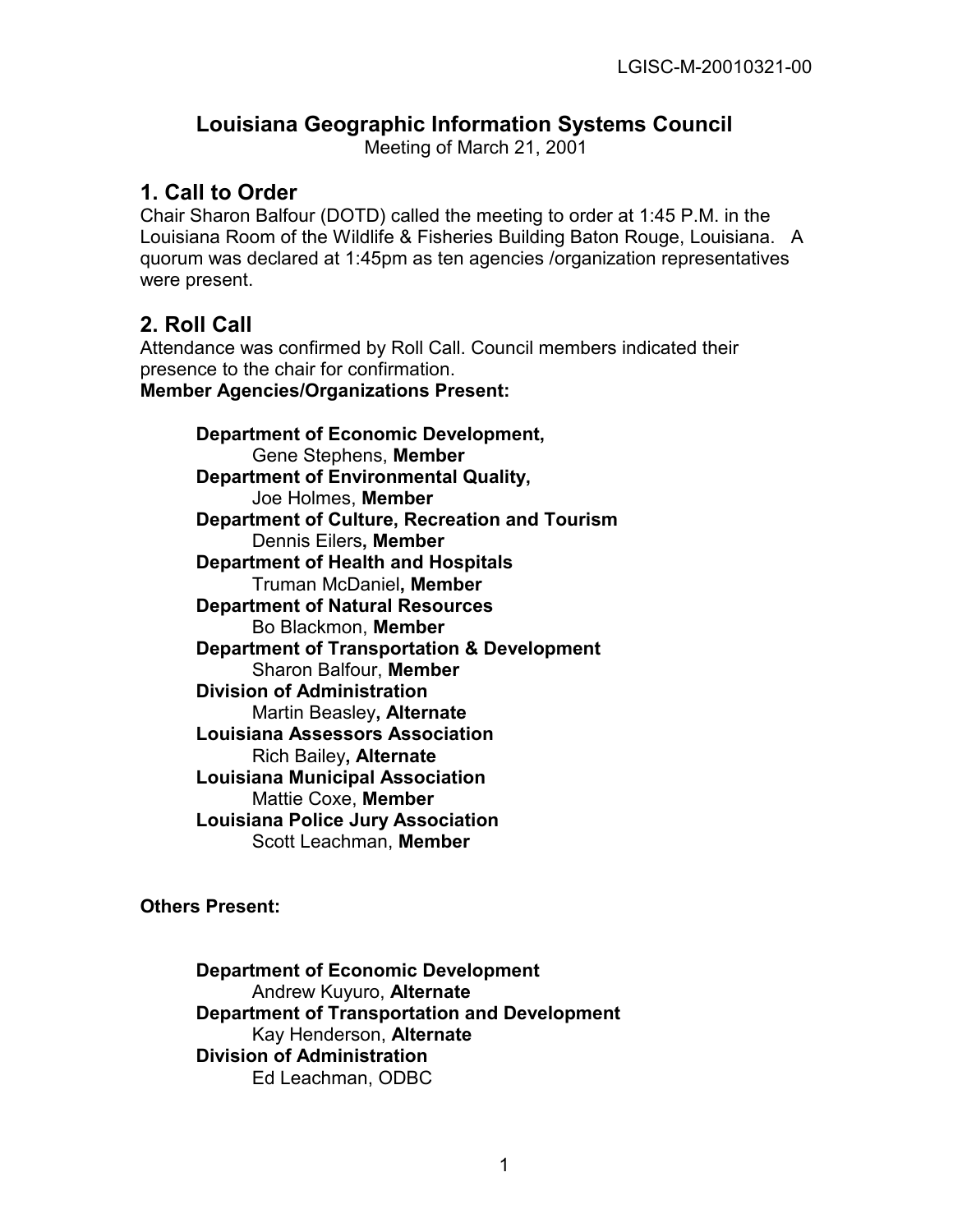**GCR and Associates**  Andre Dehaan **Gulf Engineers and Consultants (GEC)**  Jerri Daniels James Larry Carlos J. Perez **Intergraph Corporation**  Scott Bridges **Louisiana Geographic Information Center (LAGIC)**  Craig Johnson Josh Kent Dina Sa **Louisiana Oil Spill Coordinator's Office** David Gisclair **Louisiana State University** DeWitt Braud, Geography Farrell Jones, CADGIS Rob Cunningham, CCEER **National Geodetic Survey**  Bob Zurfluh

# **3. Approval of the February 2001 Minutes**

The February 2001 minutes were submitted and reviewed by the council. A motion to approve the February 2001 minutes was made by Mr. Joe Holmes (DEQ) and seconded by Dennis Eilers (CRT). The February minutes were approved and will be available on the LGISC website within a week.

# **4. Chairs Report**

Chairperson Balfour (DOTD) described the Implementation Plan Response that was developed in the Strategic Planning Session that morning. She described the process for approving each of the eight Focus Area Responses and the need to craft a cover letter to the CIO, which would accompany the responses. Ed Leachman (DOA) would deliver the response to the ninth focus area, E-Services, directly to the CIO.

Final comments were taken for each of the eight focus areas beginning with: Security. In turn, the Council approved each individual response.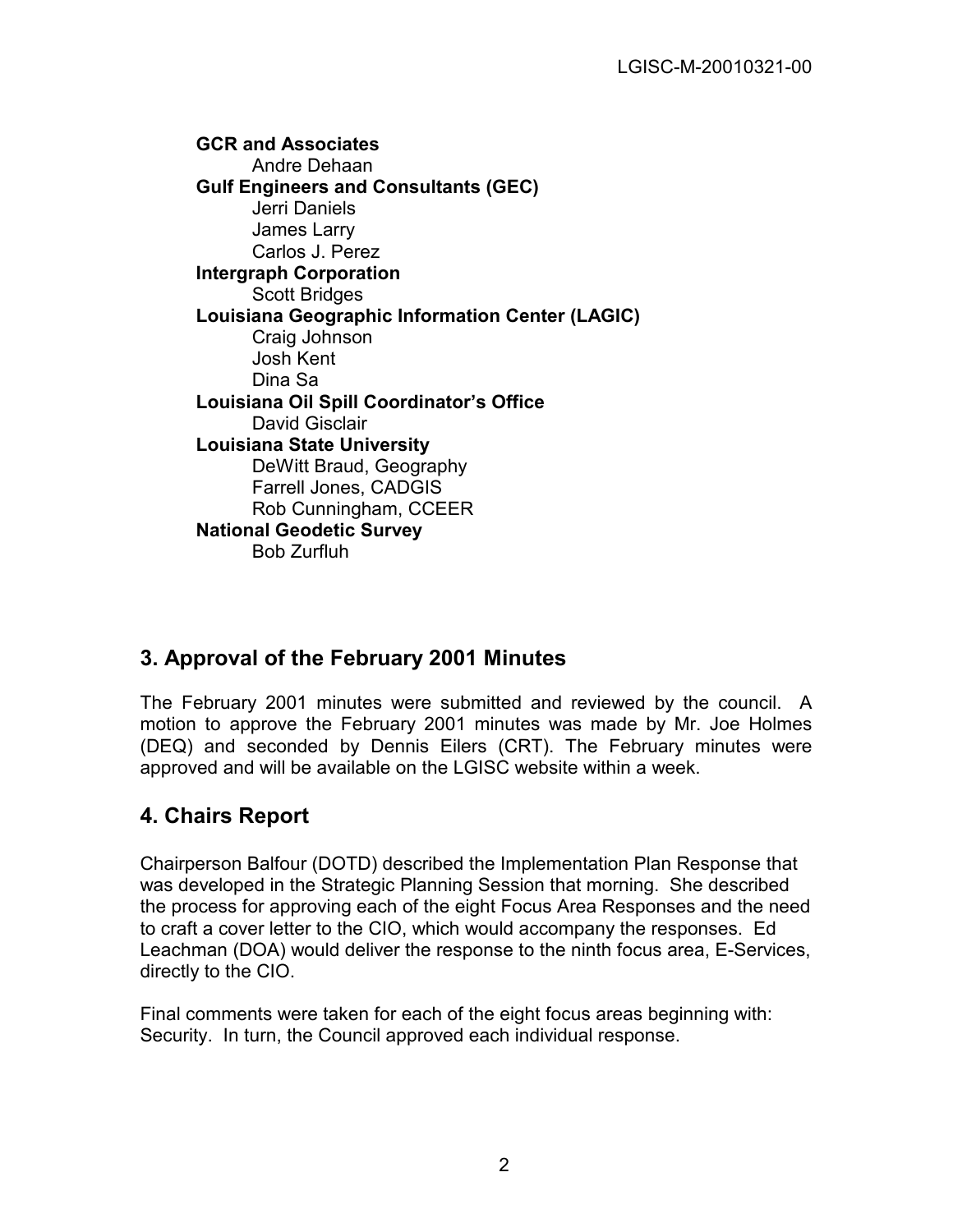| Implementation<br><b>Focus Area</b>     | <b>Made Motion for</b><br><b>Approval</b> | <b>Seconded Motion</b><br><b>For Approval</b> |
|-----------------------------------------|-------------------------------------------|-----------------------------------------------|
| Security                                | Bo Blackmon (DNR)                         | Joe Holmes (DEQ)                              |
| Training                                | Joe Holmes (DEQ)                          | Scot t Leachman (PJA)                         |
| <b>IT Infrastructure</b>                | Dennis Eilers (CRT)                       | Marty Beasley (DOA)                           |
| Telecommunications                      | Joe Holmes (DEQ)                          | Scot t Leachman (PJA)                         |
| E-Services                              | Defer to<br>Ed Leachman (DOA)             | Defer to<br>Ed Leachman (DOA)                 |
| <b>PC Desktops</b>                      | Mattie Coxe (LMA)                         | Bo Blackmon (DNR)                             |
| Applications                            | Dennis Eilers (CRT)                       | Scot t Leachman (PJA)                         |
| Large Systems                           | Scot t Leachman (PJA)                     | Dennis Eilers (CRT)                           |
| <b>Internal Systems</b><br>& Data Bases | Mattie Coxe (LMA)                         | Gene Stephens (DED)                           |

Chair Balfour (DOTD) asked that any additional comments be e-mailed to her for review. It was agreed that the final document should be e-mailed to the CIO no later than Monday afternoon. Bo Blackmon (DNR) agreed to compose the cover letter to the CIO. Josh Kent (LAGIC) would post the final document to the web.

# **5. LAGIC Report**

LAGIC Director Craig Johnson discussed recent outreach efforts including a presentation to the Louisiana Planning and Development Councils regarding the role of the LGISC and LAGIC.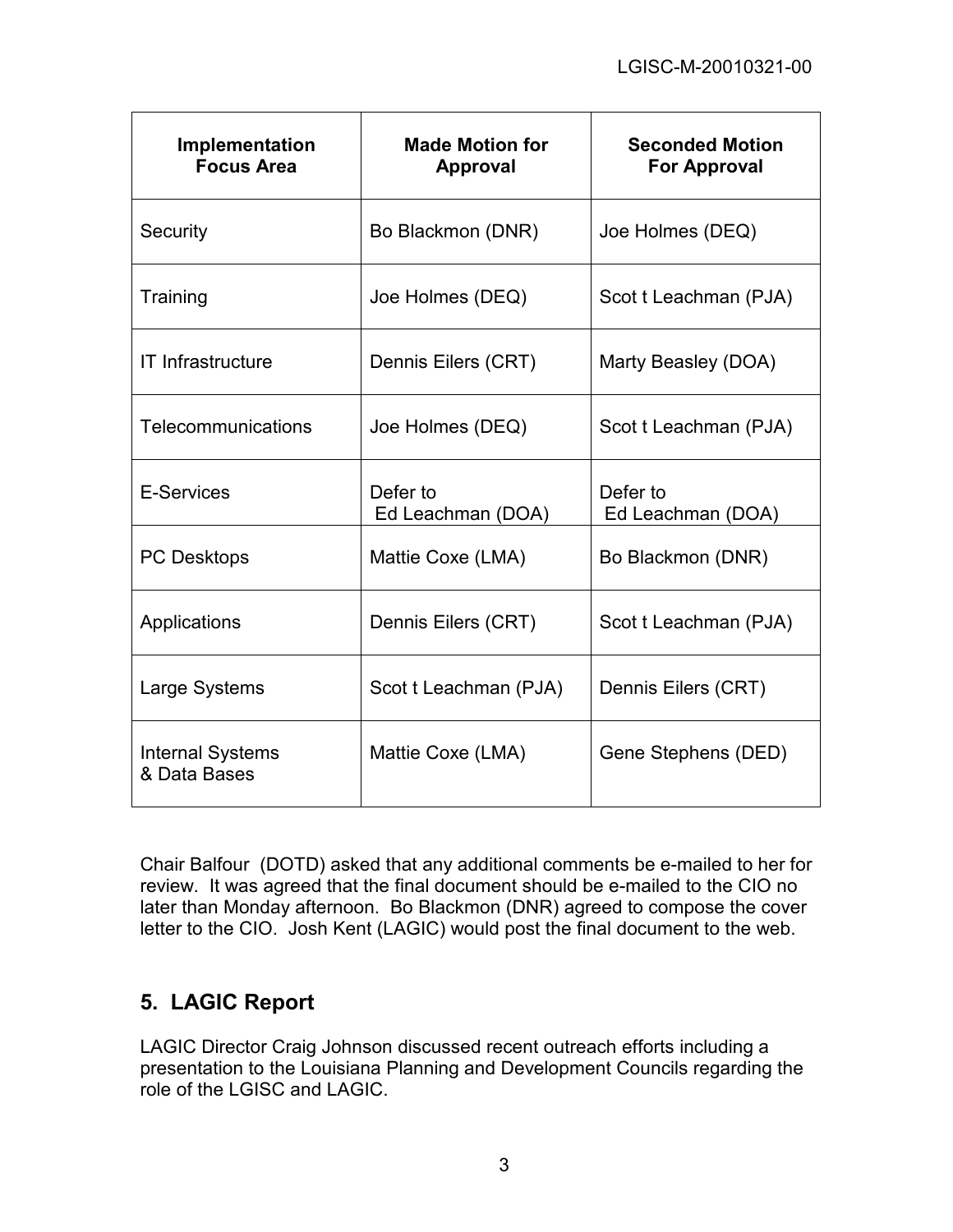LAGIC was also involved in a jointly sponsored workshop with LAURISA on GIS and Redistricting on March  $1<sup>st</sup>$  at the Pennington Conference Center. Over 75 local government representatives attended.

LAGIC will be setting up a booth at the RS/GIS Workshop and Craig Johnson will be presenting a paper on the results of the LAGIC Parish GIS Survey during the seventh session on Local Government and GIS Applications.

LAGIC Director, Craig Johnson, will be attending the "Train the Trainer" metadata workshop in conjunction with the NSGIC Mid Year Conference in Nashville.

# **6**. **Old Business**

#### **Legislation for the Appointment of New Members**

Bo Blackmon (DNR) recommended to the Council that we submit legislation to revise RS 49:1051-1057 taking into account the proposed Office of Information Technology and for the purpose of legitimizing the status of LGISC and LAGIC. Mattie Coxe (LMA) and Joe Holmes (DEQ) advised against specifying the number of agency members in the legislation so that changes in membership would not require changes to the bylaws.

Joe Holmes advised the Council to accept Kathleen Randall's recommended changes to the original legislation. Bo Blackmon (DNR) made a motion, to accept the Louisiana Planning Council (LPC) as a full member of the Louisiana GIS Council. The LPC would have its member appointed in the same manner as existing organization members. LPC would submit a list of three names to the Governor who would pick a member. The inclusion of LPC as a member of the LGISC would be included in the Administration's legislative package. Mattie Coxe (LMA) seconded the motion.

An amendment was proposed that would require agency members to attend more regularly and threatening to rescind their voting privileges if they do not. Bo Blackmon (DNR) recommended that we ask Kathleen Randall's advice before we proceed. Chairperson Sharon Balfour (DOTD) recommended that we e-mail her all proposed amendments to the legislation to be reviewed and compiled before the next Council meeting in April. The amendment was deferred.

#### **RS/GIS Workshop Update**

Bo Blackmon (DNR) described the new RS/GIS Workshop agenda. He suggested that members look at the Workshop website rac.louisiana.edu to find paper titles and view the array of sessions, social events and professional meetings.

#### **DOQQ/LIDAR Update**

Farrell Jones (CADGIS) gave an update, for David Gisclair, on the status of the